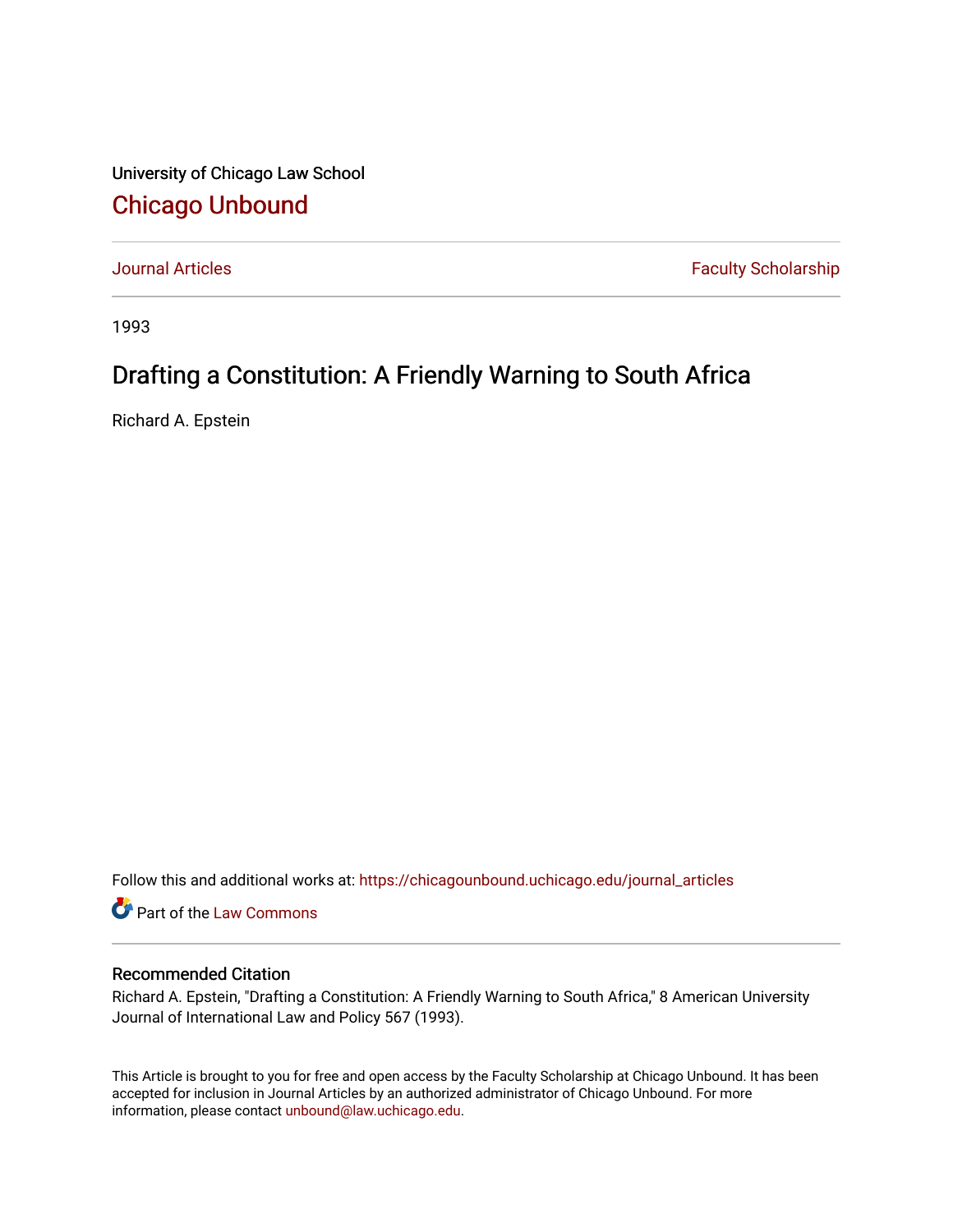## DRAFTING A CONSTITUTION: A FRIENDLY WARNING TO SOUTH AFRICA

#### Richard **A.** Epstein\*

I am happy to have received this opportunity to respond to Professor Herman Schwartz's presentation on what South Africa could learn from the American constitutional experience.' **My** views of substantive provisions of the proper constitution differ sharply from those of Professor Schwartz in the American arena, and these differences will surely carry over to a discussion of what South Africa might learn from the American experience, now that it must confront its own tortuous transformation into a democratic nation. My remarks contain a warning against much of the conventional wisdom about what is right and wrong in constitutional building in periods of transition, and I hope that my words will exert a dim cautionary influence during the hectic and tumultuous constitution negotiations that are sure to come, no matter what is said at any academic conference, including this one. Before one can address the questions of transition, however, it is necessary to say something about constitutions more generally. Hence, my plan of operation is to start with the general and then turn to the particular.

#### I. General Principles

On one point, at least, Professor Schwartz and I agree. Constitutions are written to supply a long term institutional framework, which **by** design imposes some limitations on the power of any given majority to implement its will.<sup>2</sup> Moreover, the restrictions on government power that the constitution contains must be selected with great care. For example, the guarantees of individual rights that are contained in that constitution must be sufficiently general, sufficiently desirable, and sufficiently permanent to warrant inclusion in the constitutional hierarchy. No person would choose to establish in a constitution the total budget figure

**<sup>\*</sup>** James Parker Hall Distinguished Service Professor of Law, **The** University of Chicago.

<sup>1.</sup> Herman Schwartz, *Economic and Social Rights*, 8 AM. U.J. INT'L L. & **POL'Y 551 (1993).**

**<sup>2.</sup>** *Id.* at **552.**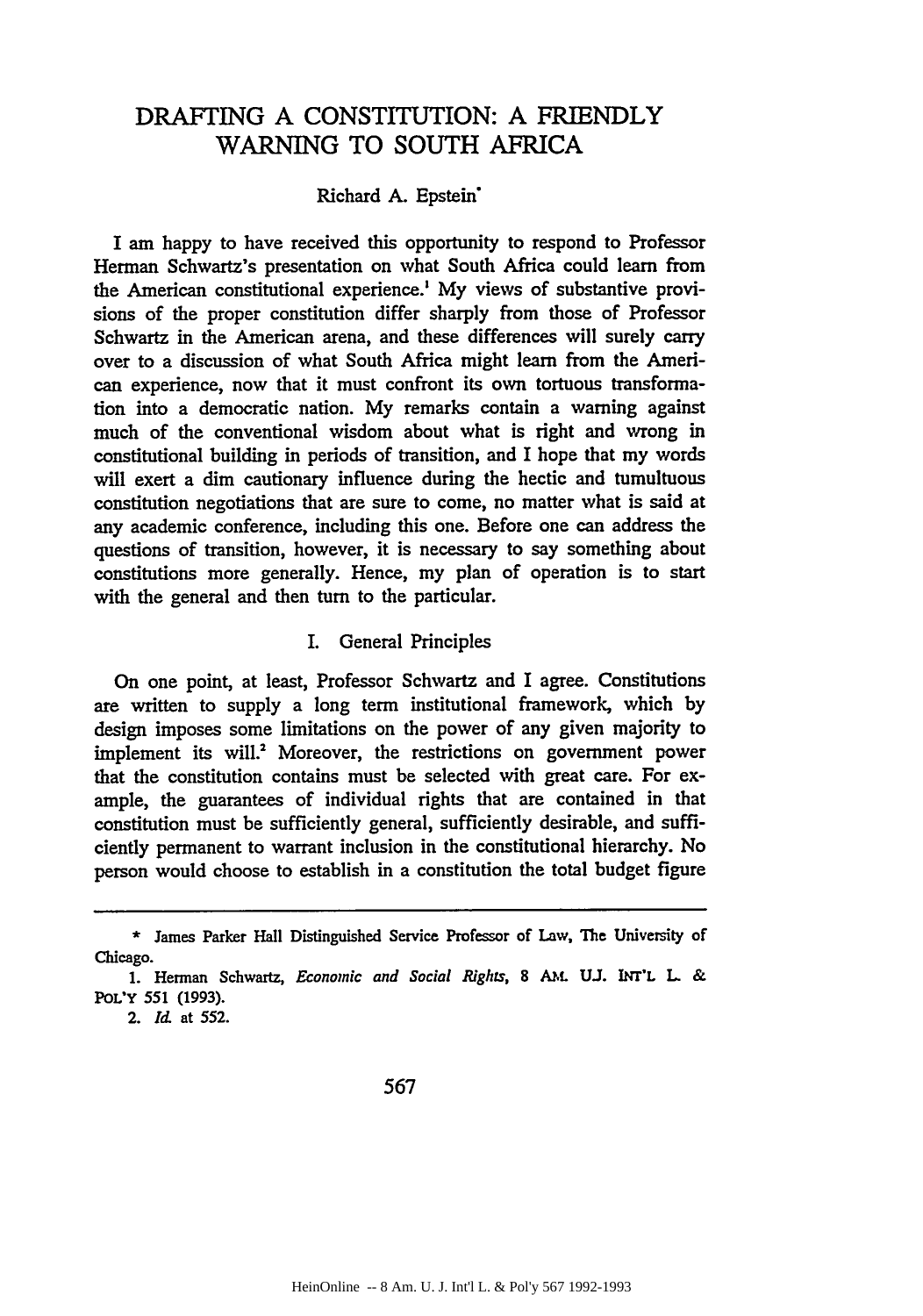for the first ten years of operation. On budgetary matters it may be possible to specify the form of taxation (the flat tax is still my prefer $e^3$ , the systems whereby approval for budgets are obtained, and some limits on the total level of expenditure or the size of deficits. It is clear, however, that no annual or program budgets can be assembled or promulgated through the constitutional process.

What then does one put into a constitution? In dealing with the question of economic rights, Professor Schwartz begins with the distinction, familiar to political theorists, between positive and negative rights.<sup>4</sup> But he does not quite draw that distinction in the way in which it has been traditionally stated. The traditional view of "negative" rights is congenial with laissez-faire and the creation of the small, nightwatchman state. This view includes the rights to contract, to own property, to sue and to be sued, to testify in court, to make a will and the like.' The emphasis is upon civil capacity to enter into various forms of voluntary transactions, which may be achieved only if the state will prevent others from using force against the individual who seeks to exercise these rights. For Professor Schwartz, however, the list of negative rights does not refer to matters of civil capacity but rather to a very different class of rights  the right to a minimum wage, the right to strike, and so on  $-$  which derive from a very different philosophical tradition, and which contemplate active state interference in the operation of, for example, labor markets.<sup>6</sup> Indeed, the only way these rights could be called negative would be to redefine the term so that it embraces all rights that are enforced by the state through regulation. Positive rights, by contrast, would cover those cases in which the state's involvement in economic affairs requires it to expend public funds for certain particular purposes such as job training programs.

Id.

*<sup>3.</sup> See* **RICHARD A. EPSTEIN, TAKINGS: PRIVATE PROPERTY AND THE POWER OF** EMINENT DoMAIN 295-303 (1985) [hereinafter TAKINGS] (discussing the limitations placed upon income tax **by** the eminent domain clause).

<sup>4.</sup> Schwartz, *supra* note 1, at 555.

**<sup>5.</sup>** Richard **A.** Epstein, *Two Conceptions of Civil Rights,* **8 SOC.** POL. & PHIL. **38,** 39-41 **(1991).**

**<sup>6.</sup>** Schwartz, *supra* note 1, at 553. Professor Schwartz writes: There is not much disagreement about what these economic and social rights are. They include the right to work, to a **job,** to a minimum wage, to equal pay for equal work, to welfare, to housing, to clothing, to education, to health care, to leisure, to special care for children.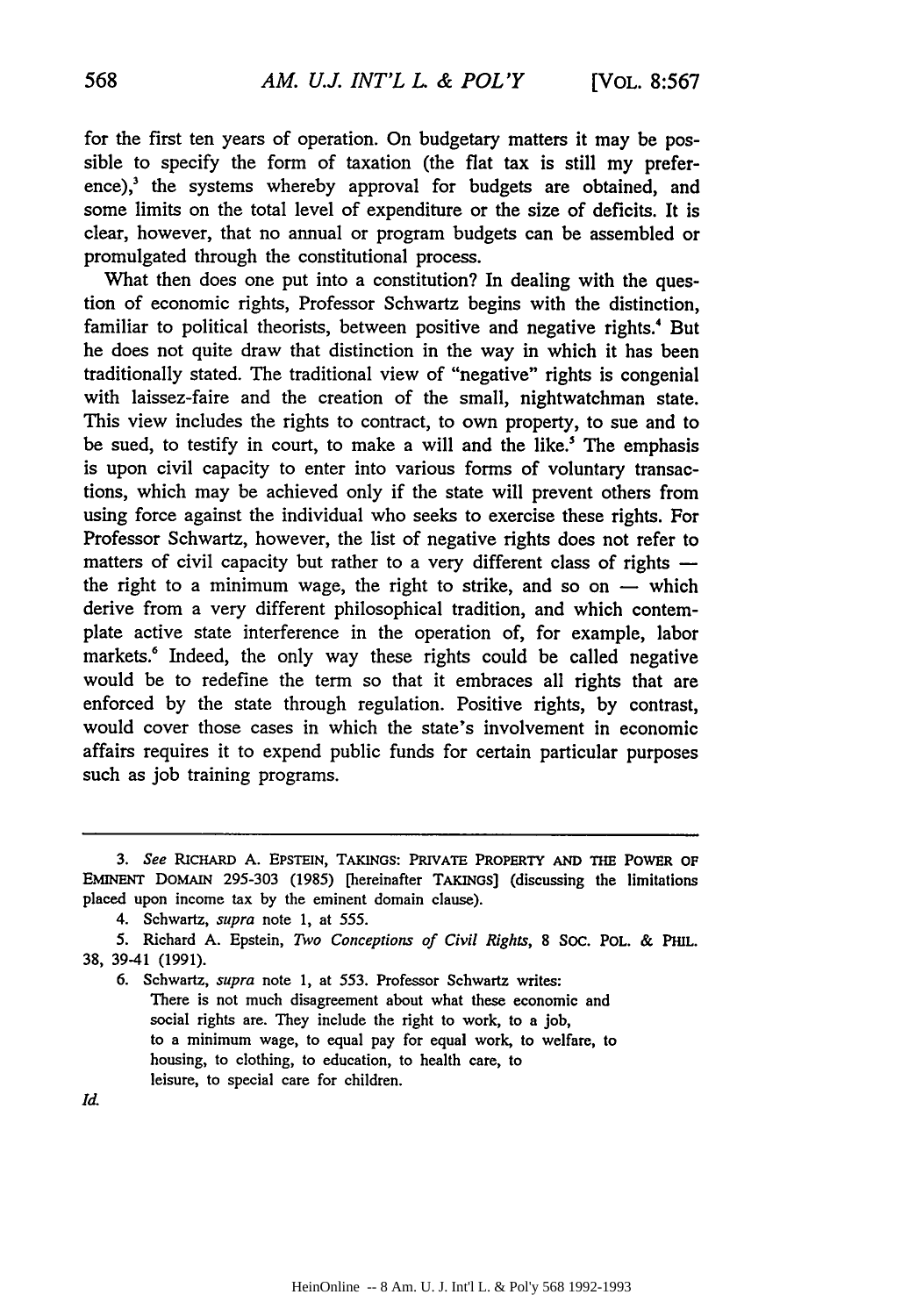I fully understand why one should want to protect negative rights, as I have used the term, in a constitution. I can think of no special circumstances in which limitations on contractual capacity make sense, at least in comparison to the extraordinary risks that arise when these limitations are imposed, whether selectively or on a broad gauge. Here too there is an irony, however, for the protection of these negative rights, while at one time respected under cases like *Lochner v. New York,7* is now routinely regarded as being an ill-advised instance of judicial mischief making. Professor Schwartz seems to have overlearned the conventional wisdom, given his willingness to include the minimum wage on his list of constitutional rights.

But why? Initially, I would expect him to defend minimum wage on the merits, at least as it applies to South Africa, but he does not. And what I know about the minimum wage is hardly sufficient to bring aid and comfort to its supporters.<sup>8</sup> The restrictions on wages that it imposes do not benefit all the poor or even all the working poor.<sup>9</sup> At one level it reduces the demand for employment so that some workers, often the poorest, least skilled workers, are excluded from the market altogether." Further, while it increases the wages of those fortunate enough to remain in the labor market after the restrictions are imposed, it also induces employers to adopt less efficient terms on other aspects of the employment contract, such as split shifts for workers, so that some of the wage increase is eaten away by alteration in other terms of trade." The standard neo-classical arguments thus suggest that the minimum wage hurts workers as much as it does management. Nor does the picture improve when one takes into account the effects on third parties. There is some reason to believe that firms and workers in highly paid (or unionized) industries support the minimum wage because it places greater burdens on the competition than on the firm. Yet at the same time, if the minimum wage increases costs, it will harm consumers. Given this distribution of costs and benefits, why anyone would want to require a minimum wage by constitutional provision, especially without knowing what that wage is or should be, is a mystery to me. It is better that one enshrine no economic and social rights than fasten on one that

11. *Id.* at 210-11.

<sup>7. 198</sup> U.S. 45 (1905).

<sup>8.</sup> See RICHARD B. MCKENZIE, THE AMERICAN JOB MACHINE 198-217 (1988) (examining recent proposals for revisions of minimum wage legislation).

**<sup>9.</sup>** *Id.* at 205-09.

<sup>10.</sup> *Id.* at 203.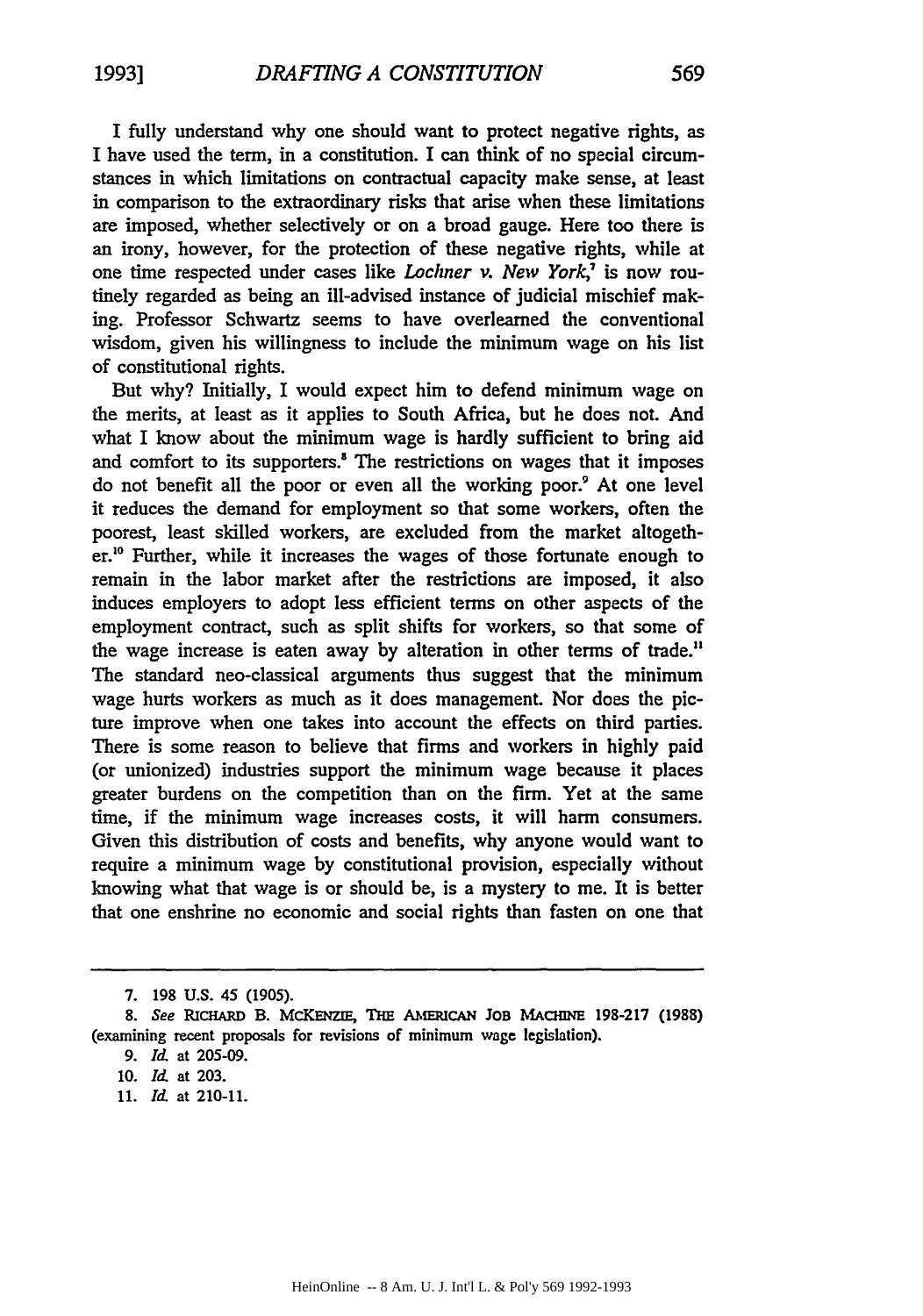is so destructive to the fabric of society.

If I am opposed of Professor Schwartz's somewhat peculiar sense of negative rights, I am overtly hostile to any proposed constitutionalization of positive rights, for example, a right to medical care or a right to an education. Here the initial question is always: how much of the commodity is to be awarded, for an education can cover anything from minimal exposure to reading and writing to an advanced degree in a scientific subject. Similar uncertainties abound in any ostensible right to health care funded by the state. Given the open-ended structure of the rights, I fear that, at bottom, most of these appear to involve wealth transfers from one group to another. A primary objective of sound constitutional governance is to unleash the forces of production, not those of redistribution. No government has ever been able to generate goods and services, so the redistributive efforts that it undertakes involve taking from some and giving to others. There are enough dangers of excessive redistribution even in a world that has no positive economic or social rights protected by a constitution, and I can hardly believe that there will be *less* redistribution through constitutional mechanisms when more is required. One reason why the Soviet system failed is that its constitution read like a cornucopia. It promised far more than it could deliver.'2 The result was excessive taxation and constant dilution of benefits by a system that could not produce. It hardly makes sense to speak about the right to medical care if persons have to wait forever on lines before they are able to obtain even the most minimal services from a state monopolist. Again, a political void is better than a constitutional mandate to fund rights that are beyond the capabilities of any society to generate. These positive rights may sound grand, but once one asks about their *correlative duties,* the picture looks far less grandiose indeed. Eastern Europe and the Soviet Union should provide their own warning to South Africa.<sup>13</sup>

13. *See* Richard A. Epstein, *All Quiet on the Eastern Front,* 58 U. Cai. L. REv.

<sup>12.</sup> KONST SSSR. (1977). Chapter 7 of the 1977 Soviet Constitution is filled with broad claims but is silent as to how these guarantees are to be funded. Article 39 provides that citizens of the USSR enjoy in full the social, economic, political and personal rights and freedoms listed within the Constitution of the USSR and by its laws. *Id.* art. 39. Article 40 provides that Soviet citizens have the right to guaranteed employment and payment in accordance with the quantity and quality of their work. *Id.* art. 40. Article 41 provides the right to rest and leisure as well as a maximum 41 hour work week, and paid annual holidays. *Id.* art. 41. The free time from work was to allow people to stand on lines to obtain the necessaries of life in time of acute shortages. Finally, Article 42 gives Soviet citizens the right to health protection ensured by free, qualified medical care provided by the state. *Id.* art. 42.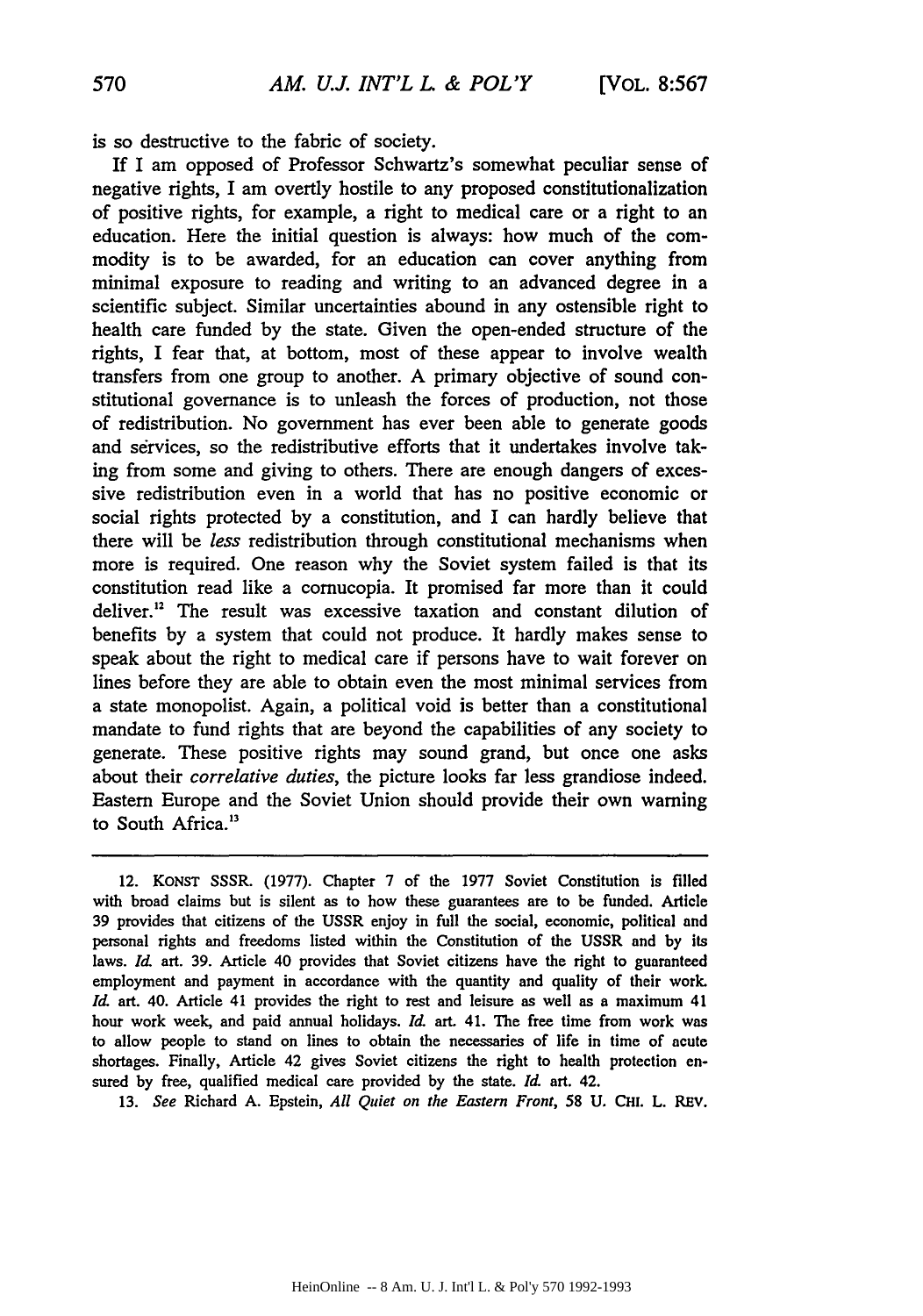#### II. The Perils of Transition

There is, I think, a general moral here in that competitive markets have a capacity to satisfy wants that cannot be matched by any other system. The engine of trade is mutual advantage, and that allows the system to operate without a high degree of compulsion from the center, and to expand the resource base on which, ultimately, the welfare of all citizens heavily depends. It is for just this reason that the set of negative rights, dealing with capacity, that I champion, are so important to any society, rich or poor, regardless of its past.

The point here is simple. I cannot think of any sound constitutional system that is hostile, or even indifferent, to the protection of property rights, free exchange, and the operation of competitive markets. As noted above, the gains from trade are a permanent feature of all social systems, and survive regardless of time and circumstance. To be sure, people in different cultures prefer different marketbaskets of goods, which means that the products and services that are offered for sale, or the prices that are demanded, will change from one culture to another. But far from showing any defect in the system, it is a sign of how one powerful market mechanism is adaptable in a wide range of cultural circumstances.

A second point about markets must be stressed as well: markets have no memory, and the ability to obtain gains from trade is therefore mercifully independent of existence or extent of any past injustices. This separation of past from future is, above all, of emphatic importance in the South African context. It should be regarded not as an evil, but as a good, for it allows people whose backgrounds and outlooks have been marred and scarred by terrible forms of government oppression to participate in a system in which they can share the gains from trade. Indeed, it is precisely because the gains from trade are so important that I strongly oppose a private antidiscrimination law which I regard, like the minimum wage, to be a tax on freedom and initiative for all people."

14. See generally RICHARD A. EPSTEIN, FORBIDDEN GROUNDS: THE CASE

<sup>555, 557-71</sup> **(1991)** (examining the problems Eastern European nations are facing in their transition to a competitive market system). I regard my gloomy estimations of the situation in Eastern Europe as being vindicated, especially **by** the problems in the former nation of Yugoslavia. The problems of Eastern Europe, including transitional difficulties and racial tensions, are surely present in South Africa, which does have at least one advantage **-** well functioning markets in certain sectors, even if entry to these markets has been improperly restricted. It is easier, however, to remove an entry barrier than to create a market from scratch.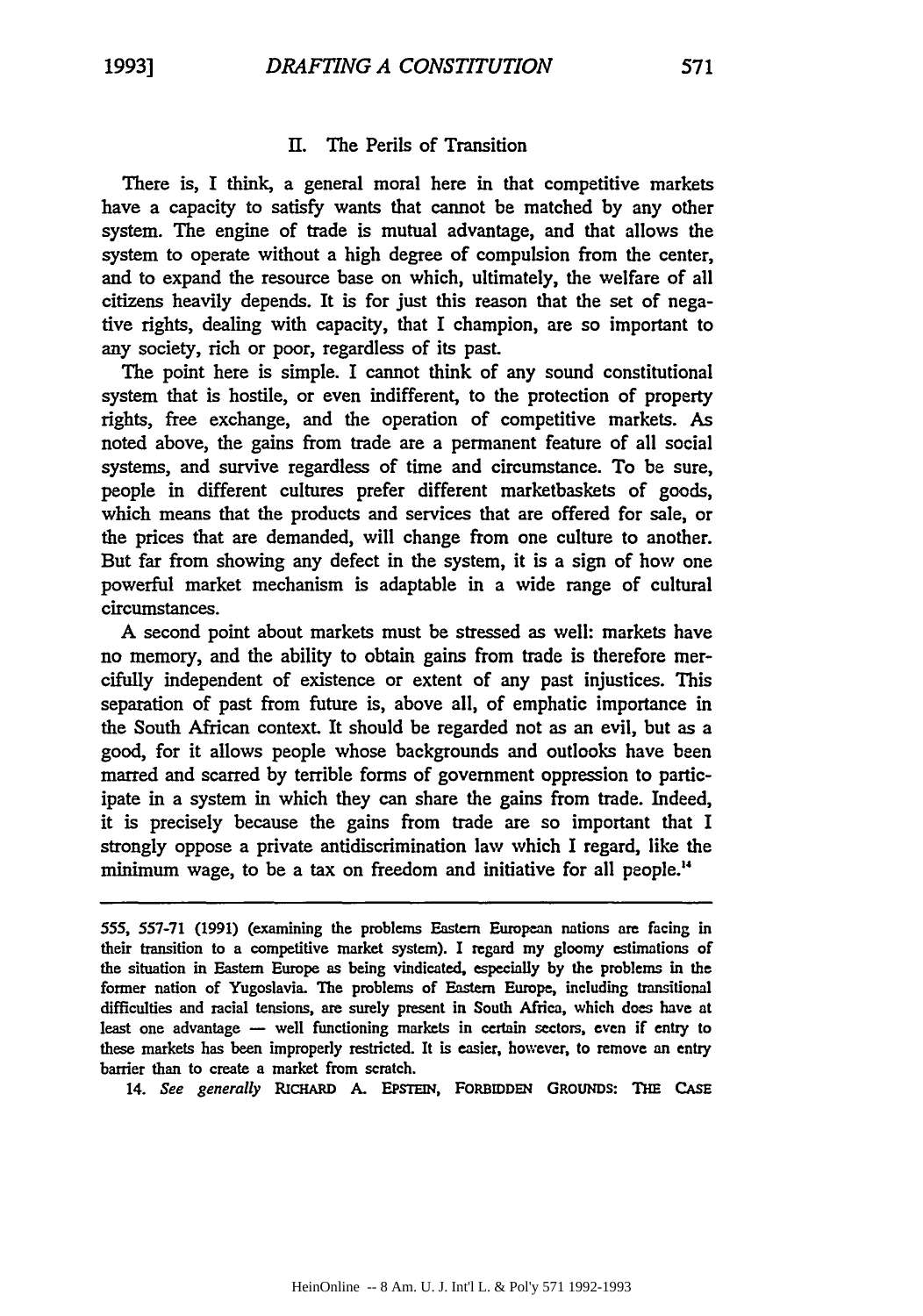The common counterargument is that while markets do not have memories, the social conditions of an earlier age exert enormous influence forward in time, long after the institutions themselves have been consigned to a deserved oblivion. This is correct at one level. There is no question, for example, that black wages in a free society after apartheid will be reduced in virtue of the inferior education that blacks received under an earlier regime. Yet a means-to-ends question must also be answered. While there may be some educational or income transfer programs that can respond to this difficulty, it is doubtful that any effort to alter the terms of trade in contemporary South African labor markets can undo the damage that has already been done. At the time of the passage of the 1964 Civil Rights Act, the clear consensus was that .the United States was not in the business of trying to reshape employment markets in order to undo the ravages of a segregated education system."8 Over time this limited view of the laws has been rejected, and more aggressive legal doctrines, such as the disparate impact formula of *Griggs v. Duke Power Company,'6* have been invoked in the effort to overcome the social inertia from the past. But the results are not encouraging. Taking a measure that overstates black progress (relative wages of blacks and whites)," essentially there has been no movement on this front roughly corresponding to the dismantling of Jim Crow institutions in the South notwithstanding concerted government action since *1975.18*

AGAINST EMPLOYMENT DISCRIMINATION **LAWS** (1992) [hereinafter FORBIDDEN GROUNDS] (discussing anti-discrimination laws and the problems of disparate treatment, both currently and historically).

15. MICHAEL I. SoVERN, LEGAL RESTRAINTS **ON** RACIAL DISCRIMINATION IN EMPLOYMENT 70-71 (1966).

16. 401 U.S. 424 (1971).

17. *See generally* FORBIDDEN GROUNDS, *supra* note 14, at 242-66. There I argued that the use of relative wages was a defective measure of the effects of the civil rights laws, either on blacks or on the population as a whole. Any reduction in the gap between black and white earnings could be attributable to a decline in white wages as well as an increase in black wages, or indeed some combination of the two. The narrowing of the gap would be desireable if the overall level of wages increased, or perhaps even if it remained constant. But there is no empirical evidence of any overall increase in real wages, and good theoretical reasons to believe that the administrative and allocative costs of the antidiscrimination law have left both white and black workers worse off than they would have been in the absence of the statute.

18. *See* James J. Heckman & J. Hoult Verkerke, *Racial Disparity and Employment Discrimination Law: An Economic Perspective,* **8** YALE L. & POL. REV. **276,** 280-92 (1990) (examining the wages of black workers, the proportion of black to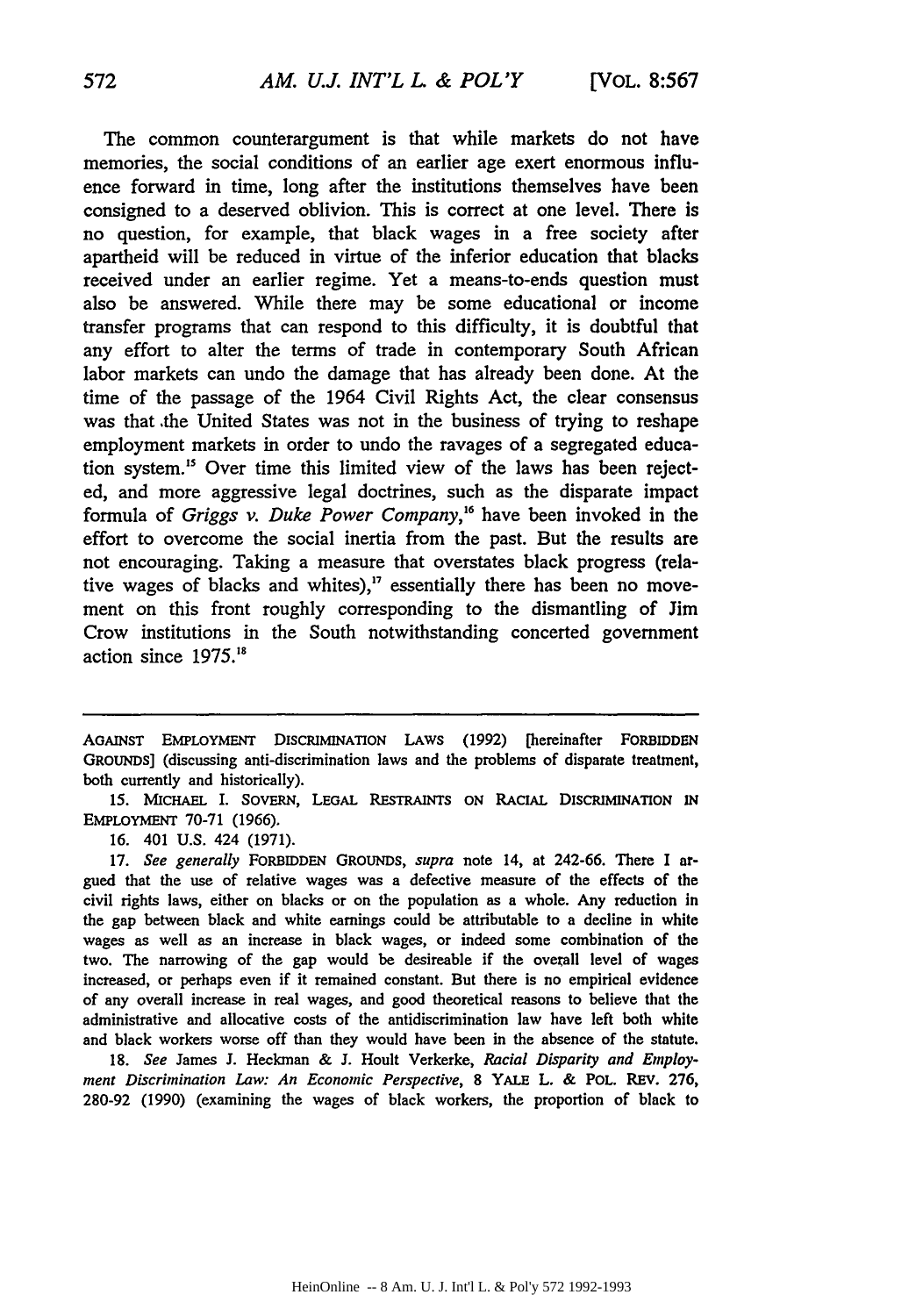It is of course desirable to seek to create a "level playing field" after the historical regulations have created unconscionable distortions in labor markets (distortions measured, it must be noted, against libertarian standards). But the process of correction is fraught with pitfalls that make well-intentioned actions highly counterproductive. The antidiscrimination law is no exception. For many blacks in South Africa, an antidiscrimination law says, unless you keep your wage demands at the level of white persons, you are not allowed to compete with them, and thus may well find yourself shut out of the market by the inflexibility of the law's commands. Open markets and private property are the formula for constitutional success.

Here, then, is my warning: the problems of transition should not be allowed to obscure these fundamental truths. One great danger is that the drafters of the next South African constitution *will not distinguish clearly between the rectification of past injustices and the adoption of a general socialist economy,* replete with all sorts of fancy economic and social rights. Yet that distinction is critical if any progress is to be made on this front. When one asks what were the injustices of the past regime in South Africa, the answer is both familiar and correct. Large numbers of nonwhite individuals were denied participation in the political process, their land was taken from them, and they were not allowed to enter the marketplace on the same terms and conditions as white persons. The lesson to be learned here is not that socialism is good, but rather that the taking of land (especially without compensation) is bad, and that restrictions on labor markets lead to enormous levels of unnecessary human suffering.

In my view, there ought to be some rectification of these past wrongs. Case **by** case justice is impossible to achieve when the wrongs were so pervasive and systematic. Trying to match up wrongdoer with victim on a case by case basis is too costly, and the difficulties that the Eastern Europeans are having in implementing their system of case by case restitution should serve as a warning against implementing it in South Africa.<sup>19</sup> Clear title to land is necessary for anyone to make productive investments in the future. By the same token, however, the level

white workers, and the occupations of black workers as measurements of black economic progress).

**<sup>19.</sup>** See Katie Hafner, The *House We Lived In,* N.Y. **TIMEs,** Nov. **10, 1991,** at **32** (describing the problems of creating a system of compensation when there have been successive acts of confiscation, first **by** the Nazis and then by the East German and Soviet regimes).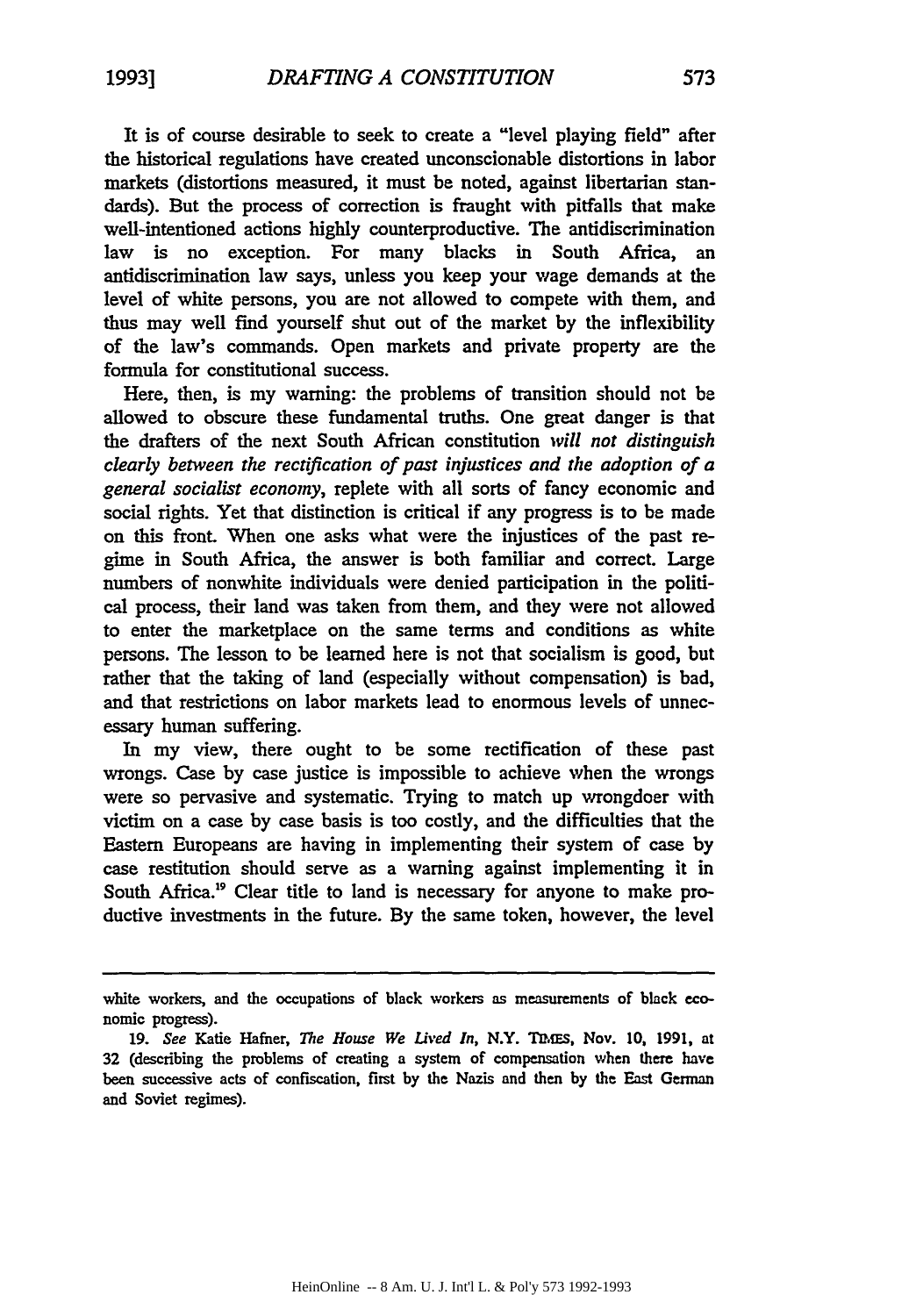of the wrongs (measured in the world of negative rights, as I have defined them) is so great that it becomes unthinkable to do nothing by way of rectification. Efforts should be made to separate the question of future institutions from that of compensation for past wrongs.

It seems, therefore, both necessary and inevitable to explore the uses and dangers of a *one-time* transfer of all the wealth in the hands of white South Africans, which could be distributed in some way for the benefit of nonwhite citizens of South Africa. The most obvious difficulty with this proposal stems from the words "one time." There is no guarantee that any transfer so ordered will be done only once. If there is a political majority of nonwhites, what is to prevent that majority from trying the same tactic twice when its anticipated ameliorative effects have not "panned out" the first time? Yet if the tactic of racebased transfer systems is regarded as always available, then the response will be a major exit from South Africa by the parties to be taxed. Even the complete confiscation of land and other forms of wealth could well leave South Africa the poorer, because human capital (and some forms of intellectual and physical capital) are portable, and will leave if the levels of taxation are both capricious and high. There is thus a problem of killing the goose that lays the golden egg. And the only way to have any chance to forestall that unhappy outcome is to build in at least one race-based, nonamendable, constitutional provision that requires overwhelming white consent before the next generation of special taxes is imposed.<sup>20</sup>

Of course, many problems remain before this system of transfers could be put into effect. I am not quite sure what mechanism should be adopted to work these transfers - how much the tax should be, whether it is payable in a lump sum or in fixed amounts of some period of time - and these problems will require enormous deliberation and discussion before they can be resolved. Certainly, however, the adoption of a socialist, or even a statist constitution, will do nothing to rectify

20. As a precedent for such provisions, consider portions of the original American constitution that are not amendable in the ordinary way. Article IV makes it impossible to form a new state out of an old one, or **by** a merger of parts of two or more states, without the consent of the affected states. **U.S. CONST.** art. IV, § 3, cl. 1. Relating to the amendment process, Article V provides that "no State, without its Consent, shall be deprived of its equal Suffrage in the Senate." U.S. **CONST.** art. **V.** Article V also provides that the power of states to allow the migration or importation of slaves **by** existing states before 1808 could not be limited **by** constitutional amendment. *Id.* It is clear that, as with all political power, limitations on amendments may be done for reasons of high principle or political compromise and necessity.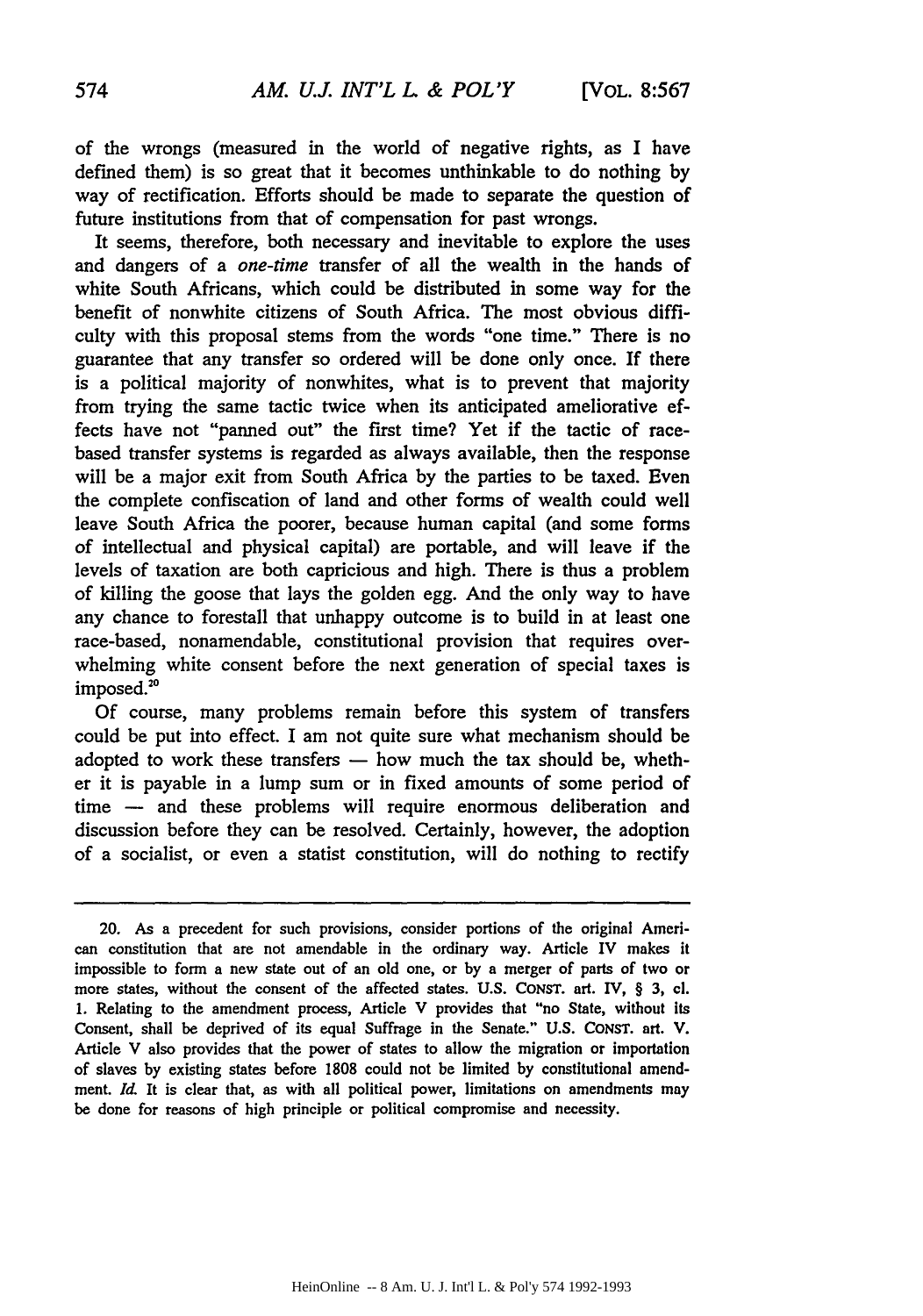past harms, but will only aggravate the transitional process by creating conditions of general economic austerity. It will also hamper the willingness of the white majority to cede to any constitutional reform because whites will quickly understand that the broad discretion that government officials always possess in a socialist economy can easily be turned against them. If so, their liabilities would not be liquidated, and hence there could be no permanent settlement of past grievances in a way that allows the business of life to go forward in a secure political and economic climate.

There are further corollaries that follow from this program of constrained rectification of past harms. These refer most critically to the problem of majority rule, which will, and should at some point in the future, pass into black hands in South Africa. But the question remains regarding what powers the majority should have, in both economic and social affairs, and more generally, in any issues decided through the political process. Here, I want to take a leaf from Roger Pilon's earlier remarks,<sup>21</sup> about the uneasy moral status of any system of majority rule, which for all its virtues in combatting dictatorship is not the same as unanimous consent. At one level the frailty of majority rule should lead to a certain level of caution in interfering with competitive processes. There will be less white resistance to majority rule in South Africa if there is some *credible* system of constitutional constraints that limits what that majority can do.

More to the point, our uneasiness with majority will should lead us to adopt, with more enthusiasm than American judges have shown, the compromise between majority will and minority rights that is contained in the takings clause of the Fifth Amendment of the American Constitution: "nor shall private property be taken for public use, without just compensation."<sup>22</sup>

The United States Supreme Court, when asked to construe this provision, has decided, in effect, that over broad domains there is no conflict between the dictates of majority will and the requirements of the takings clause. The Court has basically decided that all general forms of economic regulation (including those which authorize tenants to remain in perpetuity on their landlord's premises) are "mere" forms of economic regulations that do not rise in dignity to the level of compensable takings. $2^3$  Only a narrow class of physical occupations by government

<sup>21.</sup> Roger Pilon, *On the First Principles of Constitutionalism: Liberty, then* **De***mocracy,* **8 AM. U1.** INT'L L. **& POL'Y 531, 537 (1993).**

<sup>22.</sup> **U.S.** CoNST. amend. V.

**<sup>23.</sup>** *See* Yee v. City of Escondido, **\_ U.S. \_\_,** 112 **S.** Ct. 1522 **(1992)** (hold-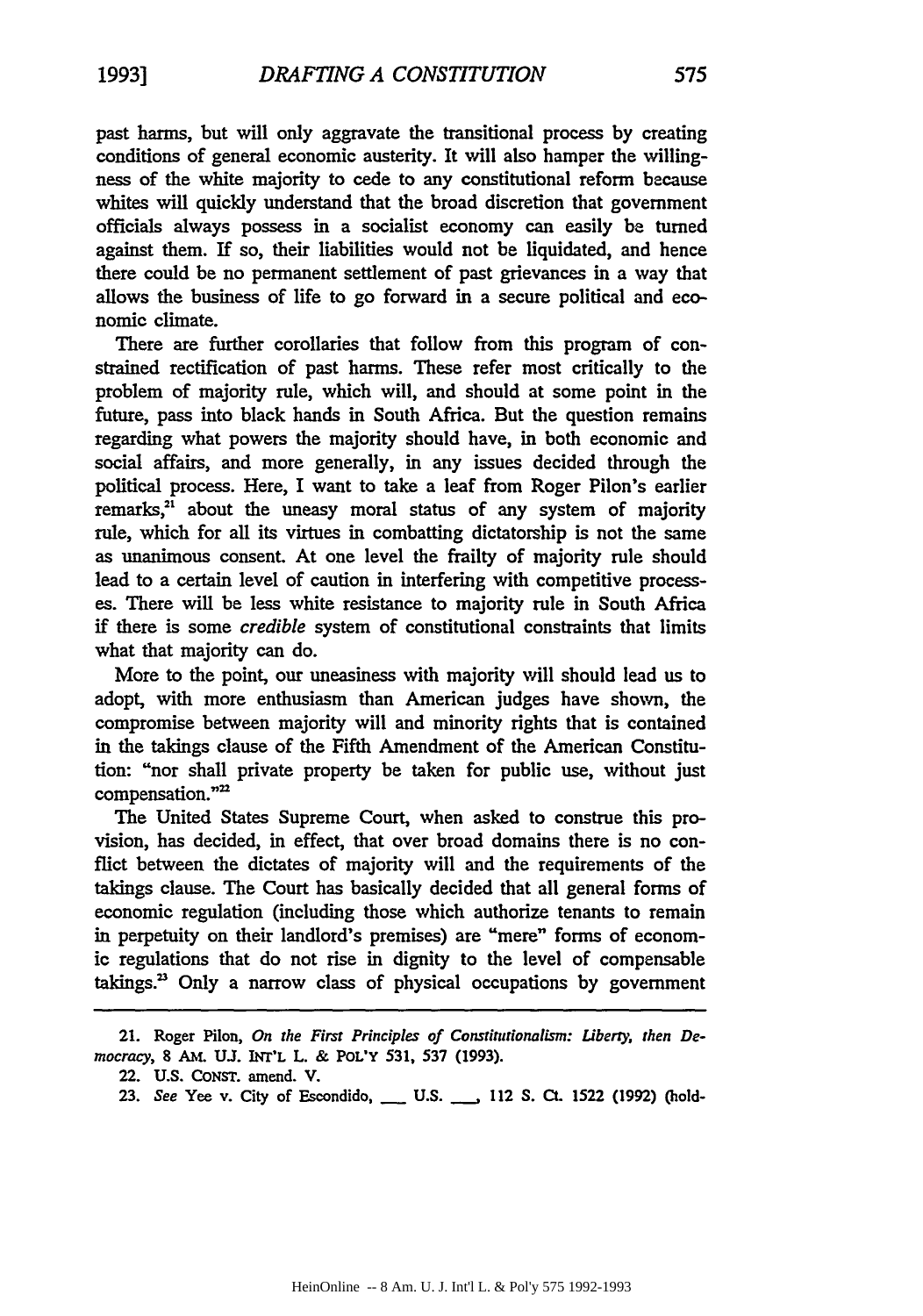for its own use, for example, taking land for a post office, automatically merits constitutional protection. Outside of this narrow class of takings, the government is free to regulate or not at its own pleasure.

In principle the major question under the takings clause is whether this effort to split property into two parts is intellectually sustainable. In my own view it is clearly not. The dangers of majority rule are every bit as great with respect to regulation as they are with occupation, for it should never be supposed that restrictions are imposed solely to limit the value of property to its owners. Rather, that cost is incidental to creating benefits for the political group that is in favor of the laws.

Instead of preserving an untenable distinction, the entire scope of regulation should be made to adhere to the basic compromise between majority rule and minority rights that is found in the takings clause.

The key compromise is this: the majority may rule on these economic affairs, but while it sets the general rules, it must not discriminate against the minority which is bound by its rules. Within a corporate context, this rule would provide that the majority of shareholders could set the dividend level for common stock, but once that level is set, then it must pay the same dividend to the minority as it pays itself. Carried over to the public arena, the injunction means that when the state wishes to impose burdens on some of its members for the common good, it must do so equally. The disproportionate impact of the burdens imposed become key."4 Where the benefits and burdens of a statute are equal in form and in fact, no cash compensation is required because the majority has not favored itself, and has therefore protected the minority by a nondiscrimination provision. The overall welfare is advanced because no majority will vote for a system that hurts itself, and therefore, it will not vote for a system that hurts the minority protected against unbridled majority will. But where the majority has discriminated against a minority, compensation is required to equalize the ultimate burdens and to discourage those unwise political schemes that might pass if unwise programs could be funded out of the hides of some embattled minority.

The adoption of this principle for the relationship between majority

*24. See* TAKINGS, *supra* note 3, at 195-215 (criticizing the disproportionate impact test as not truly identifying or correcting inequalities in eminent domain issues).

ing that a rent control ordinance did not constitute a physical taking of an owner's property). See also Penn Central Transp. Co. v. City of New York, 438 **U.S.** 104 (1978) (finding that the city's landmark preservation law did not create a taking of property within the meaning of the fifth amendment). But see TAKINGS, supra note 3, at 263-73 (attacking current takings jurisprudence).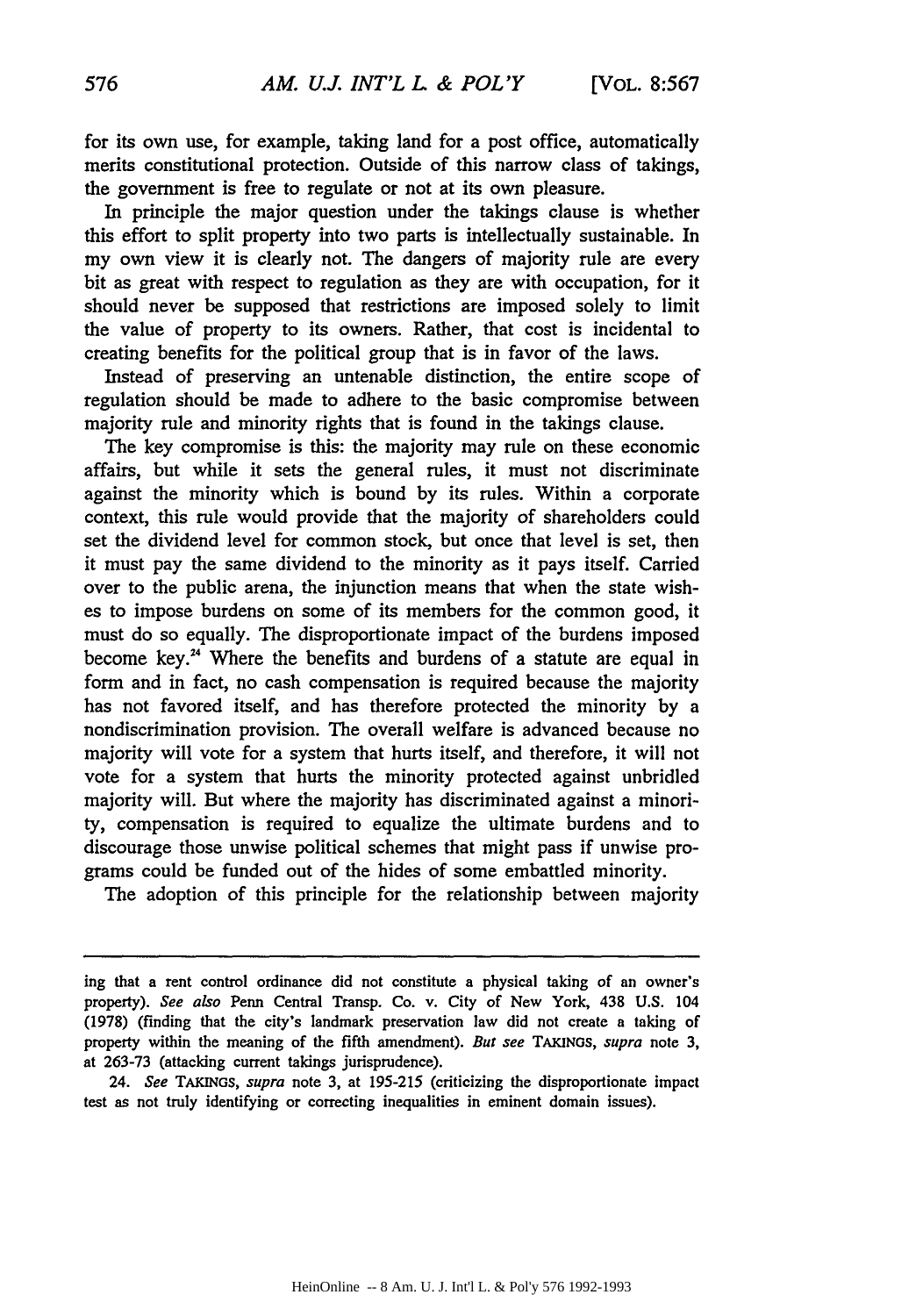and minority rule, once the rectification for past wrongs is dealt with separately, is critical to the maintenance of democratic institutions in South Africa. Without it, the white political majority will never yield control to the black electoral majority. Without it, the forms of central planning will sap the overall operation of the system, and lead to the inexorable expansion of government. In a nation where political distrust will continue long after all practical compromises have been reached on constitutional matters, the case for *small, limited* government is far stronger than it is in nations where the homogeneity of the population reduces the risk of expropriation, discord, and conflict that are present not only in the former nation called Yugoslavia, but everywhere people are divided amongst each other.

The nature of the warning bears repetition: do not confuse rectification of past wrongs with the creation of large socialist states. Work desperately to achieve a final resolution of claims stemming from past wrongs in order to get on with the future. No one who believes in small government can, or should, underestimate the evils brought **on by** a system of apartheid. But by the same token, no architect of a South African constitution should ignore the dangers of socialism or unbridled majority excesses, even of one's own friends.